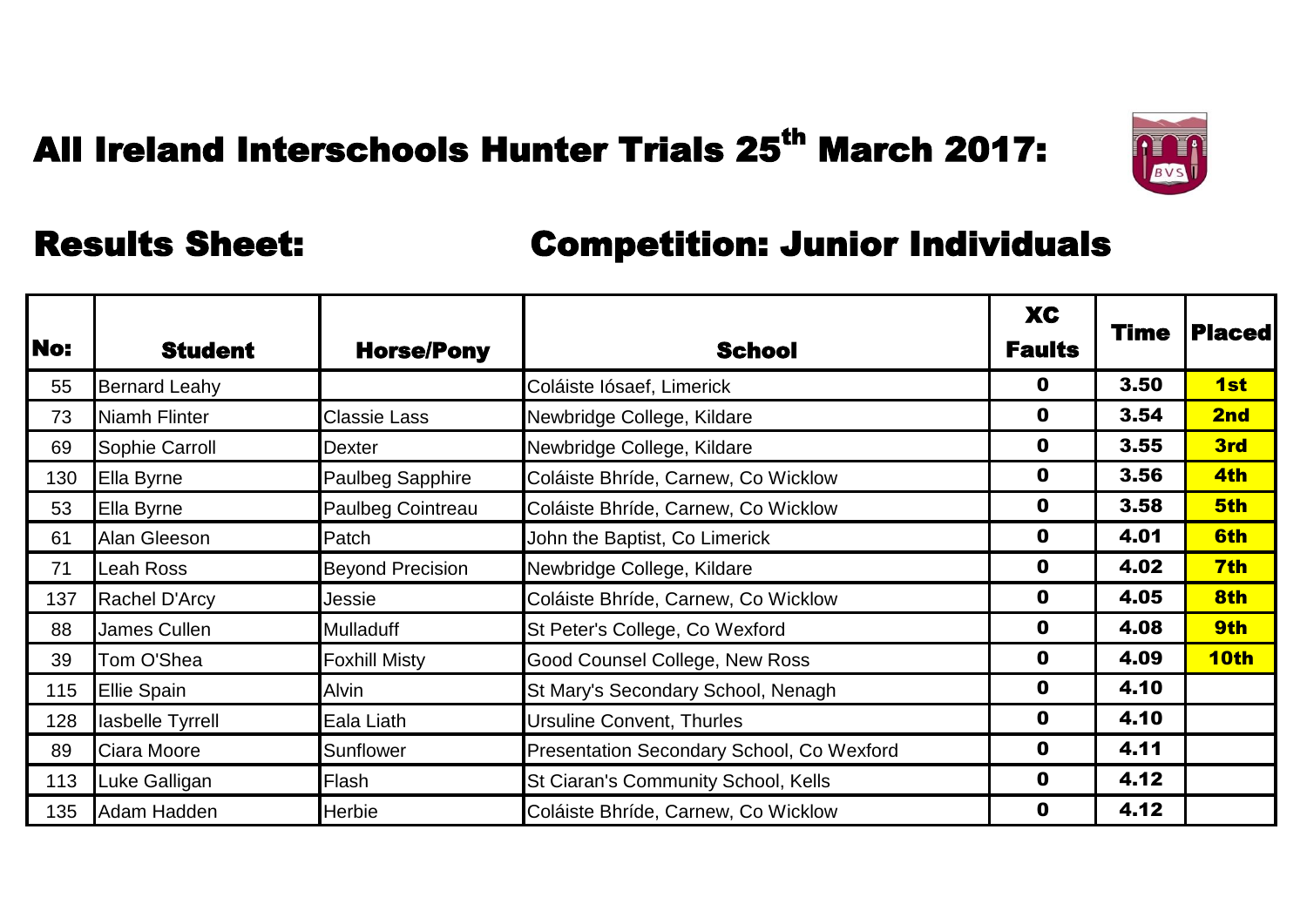

| <b>No:</b>     | <b>Student</b>               | <b>Horse/Pony</b>             | <b>School</b>                                | <b>XC</b><br><b>Faults</b> | <b>Time</b> | <b>Placed</b> |
|----------------|------------------------------|-------------------------------|----------------------------------------------|----------------------------|-------------|---------------|
| 127            | Laura Ryan                   | <b>Karna Jewel</b>            | <b>Ursuline Convent, Thurles</b>             | O                          | 4.17        |               |
| 45             | <b>Holly Hutchinson</b>      | Nero's Drea                   | Kilkenny College, Castlecomer Road, Kilkenny | $\mathbf 0$                | 4.20        |               |
| 91             | <b>Isobel Radford - Dodd</b> | <b>Kilure Prince</b>          | Templecarrig School, Greystones              | $\mathbf 0$                | 4.20        |               |
| 112            | Paddy Finnegan               | <b>Fire Blaze</b>             | St Ciaran's Community School, Kells          | 0                          | 4.20        |               |
| $\overline{7}$ | Megan Flood                  | <b>Henry</b>                  | Borris Vocational School, Co Carlow          | 0                          | 4.21        |               |
| 23             | <b>Kate Byrne</b>            | <b>Bonnettsrath Kyleglass</b> | St. Leo's College, Carlow                    | $\mathbf 0$                | 4.21        |               |
| 81             | David Fox                    | <b>Jack</b>                   | Scoil Chonglais, Baltinglass, Co Wicklow     | $\mathbf 0$                | 4.22        |               |
| 50             | Sophie Bolger                | <b>Good Morning Major</b>     | Kilkenny College, Castlecomer Road, Kilkenny | 0                          | 4.24        |               |
| 42             | <b>Mikey Fogarty</b>         | Finnegan                      | Good Counsel College, New Ross               | 0                          | 4.25        |               |
| 74             | Alanna Kelly                 | <b>Killington Lady</b>        | Newbridge College, Kildare                   | $\mathbf 0$                | 4.25        |               |
| 8              | <b>Stephen Lawlor</b>        | <b>Mullarney Lass</b>         | Borris Vocational School, Co Carlow          | $\mathbf 0$                | 4.30        |               |
| 59             | <b>Sarah Jane Cooke</b>      | <b>Clydagh Dew</b>            | John the Baptist, Co Limerick                | $\mathbf 0$                | 4.32        |               |
| 132            | <b>Catriona Doyle</b>        | <b>Garryfine Cross</b>        | Coláiste Bhríde, Carnew, Co Wicklow          | $\mathbf 0$                | 4.32        |               |
| 126            | Ciara Kelly                  | <b>Judy Sunshine</b>          | <b>Ursuline Convent, Thurles</b>             | $\mathbf 0$                | 4.34        |               |
| 40             | Jack W Ryan                  | Deerpark Superman             | <b>Good Counsel College, New Ross</b>        | 0                          | 4.36        |               |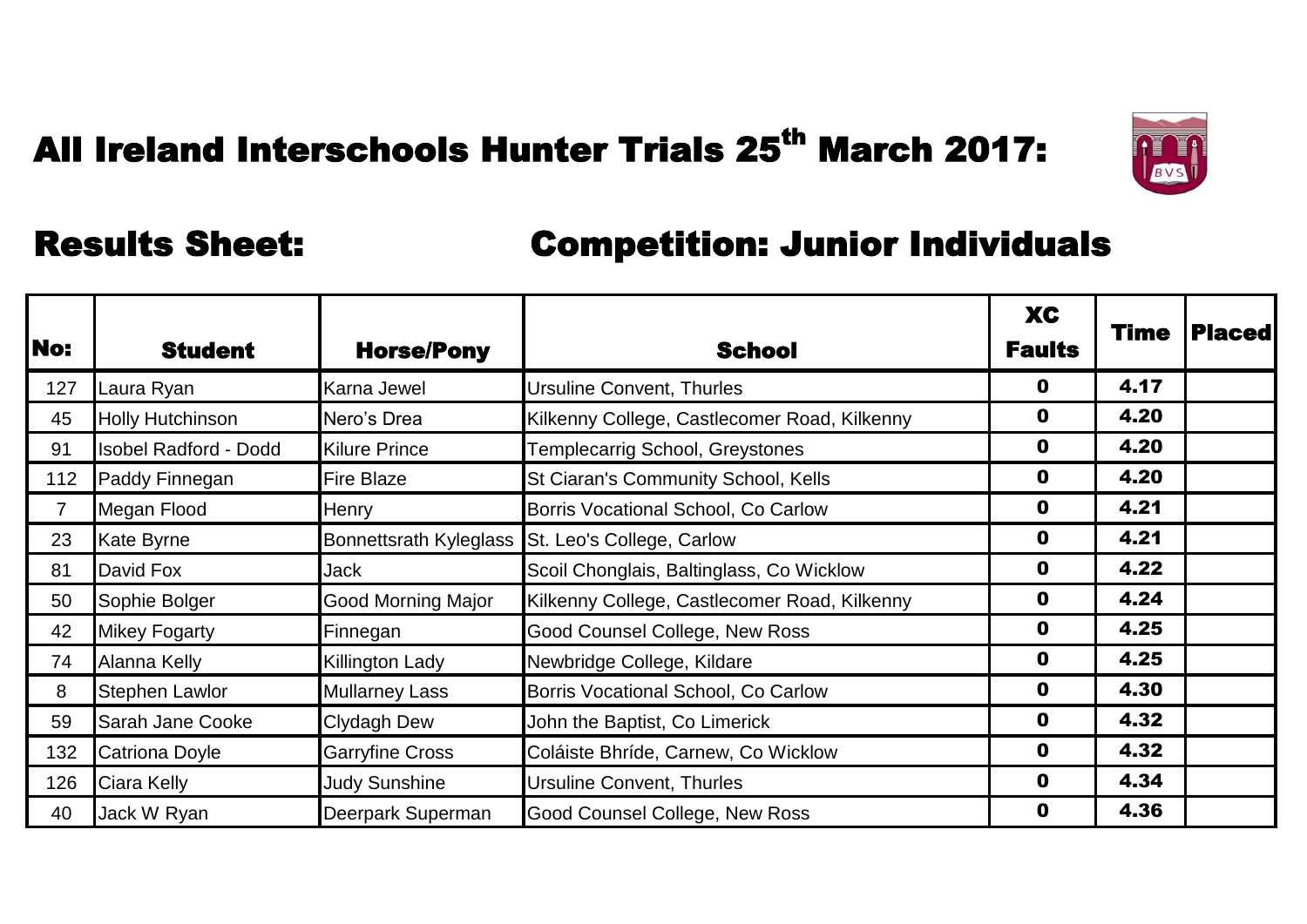

| No: | <b>Student</b>           | <b>Horse/Pony</b>        | <b>School</b>                          | <b>XC</b><br><b>Faults</b> | Time | <b>Placed</b> |
|-----|--------------------------|--------------------------|----------------------------------------|----------------------------|------|---------------|
| 121 | <b>Sarah Fitzpatrick</b> | Shanbo John              | The King's Hospital School, Dublin 20  | O                          | 4.36 |               |
| 155 | <b>Cliona Mitchell</b>   | Mac                      | Scoil Mhuire, Meath                    | $\mathbf 0$                | 4.36 |               |
| 98  | David Russell            | Gunner Go                | The Abbey School, Tipperary            | $\mathbf 0$                | 4.38 |               |
| -1  | Anna Browne              | Creggrush Maggie         | Loreto College, Co Wexford             | $\mathbf 0$                | 4.40 |               |
| 14  | Lauren Kavanagh          | Misty                    | Borris Vocational School, Co Carlow    | $\mathbf 0$                | 4.40 |               |
| 136 | Conor Wafer              | George                   | Coláiste Bhríde, Carnew, Co Wicklow    | $\mathbf 0$                | 4.40 |               |
| 65  | Rachel Lynn              | <b>Clonlaras</b>         | Loreto College, Mullingar              | $\mathbf 0$                | 4.41 |               |
| 76  | Aoife Woods              | Mol The Wol              | Our Lady of Lourdes, New Ross          | 0                          | 4.42 |               |
| 100 | <b>Paddy Sheeran</b>     | <b>Fairy Star</b>        | Cistercian College, Roscrea            | 0                          | 4.42 |               |
| 29  | Lorna Murphy             | Tik Tok Copper           | St Mary's, Charleville, Co Cork        | $\mathbf 0$                | 4.45 |               |
| 63  | <b>Connor Hannon</b>     | <b>Maximus the First</b> | John the Baptist, Co Limerick          | $\mathbf 0$                | 4.45 |               |
| 70  | <b>Charlie O'Dwyer</b>   | <b>B-Boola Bailey</b>    | Newbridge College, Kildare             | $\mathbf 0$                | 4.45 |               |
| 131 | <b>Katie Nolan</b>       | Yogi                     | Coláiste Bhríde, Carnew, Co Wicklow    | $\mathbf 0$                | 4.46 |               |
| 107 | <b>Holly Morrissey</b>   | Apollo                   | Our Lady's Secondary School, Waterford | $\mathbf 0$                | 4.48 |               |
| 9   | Michelle Kavanagh        | Tommy Zoom               | Borris Vocational School, Co Carlow    | 0                          | 4.49 |               |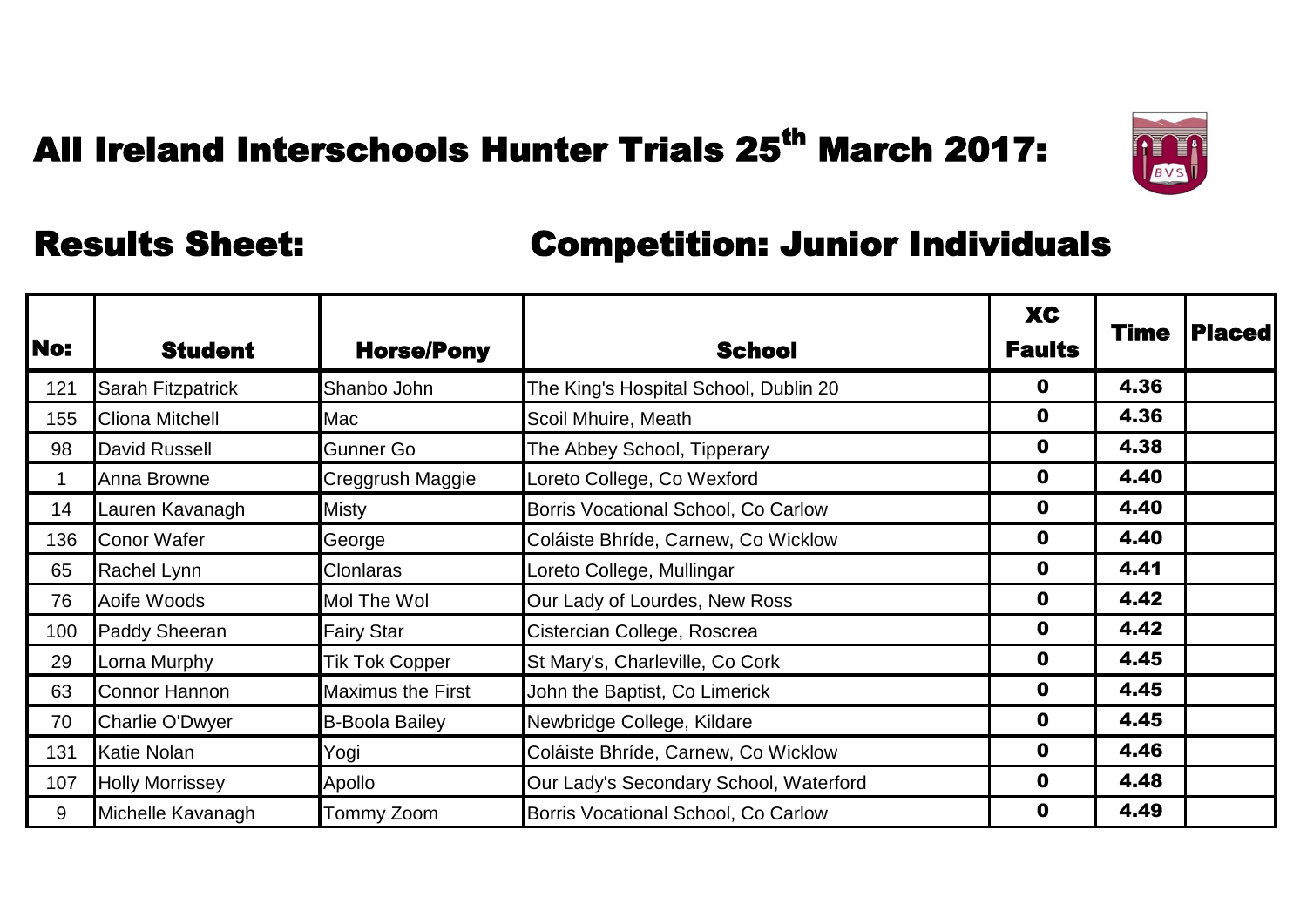

| No:             | <b>Student</b>        | <b>Horse/Pony</b>     | <b>School</b>                                | <b>XC</b><br><b>Faults</b> | <b>Time</b> | <b>Placed</b> |
|-----------------|-----------------------|-----------------------|----------------------------------------------|----------------------------|-------------|---------------|
| 46              | <b>Richard Quirke</b> | Jess                  | Kilkenny College, Castlecomer Road, Kilkenny | 0                          | 4.50        |               |
| 150             | Ellen Ronan           | Tír na nÓg            | CBS Secondary School, New Ross,              | 0                          | 4.50        |               |
| 140             | Emma Carton           | <b>Bobbing Robin</b>  | Gorey Community School, Co Wexford           | $\mathbf 0$                | 4.53        |               |
| 30              | Abbie Fitzgibbon      | <b>Cregane Copper</b> | St Mary's, Charleville, Co Cork              | $\mathbf 0$                | 4.54        |               |
| 11              | <b>Hannah Murphy</b>  | <b>Murty</b>          | Borris Vocational School, Co Carlow          | 0                          | 4.55        |               |
| 82              | Mark Murtagh          | Clover/Roxy           | St. Kevin's Community College, Dunlavin      | $\mathbf 0$                | 4.55        |               |
| 22              | <b>Avril Kelly</b>    | Our Lily              | St. Leo's College, Carlow                    | $\mathbf 0$                | 4.58        |               |
| 52              | Kiel Smyth Carrigan   | Ozzy                  | Kilkenny College, Castlecomer Road, Kilkenny | $\mathbf 0$                | 4.58        |               |
| 86              | Eoin Staples          | <b>Rock Side Ruby</b> | St Peter's College, Co Wexford               | $\mathbf 0$                | 4.58        |               |
| 87              | <b>Michael Cullen</b> | <b>Jack</b>           | St Peter's College, Co Wexford               | $\mathbf 0$                | 5.02        |               |
| 108             | Anna Walsh            | My Kilrush Lad        | Scoil Mhuire, Carrick-on-Suir                | $\mathbf 0$                | 5.02        |               |
| 151             | <b>Isabel Gill</b>    | <b>Major Tom</b>      | Loreto Secondary School, Kilkenny            | $\mathbf 0$                | 5.02        |               |
| 117             | <b>Leah Carey</b>     | Tayto                 | St. Anne's Secondary School, Tipperary       | $\mathbf 0$                | 5.05        |               |
| 110             | Rachel O' Shea        | Ginger                | Scoil Mhuire, Carrick-on-Suir                | $\mathbf 0$                | 5.07        |               |
| 10 <sup>°</sup> | Siobhan Ryan          | <b>Celtic Touch</b>   | Borris Vocational School, Co Carlow          | 0                          | 5.08        |               |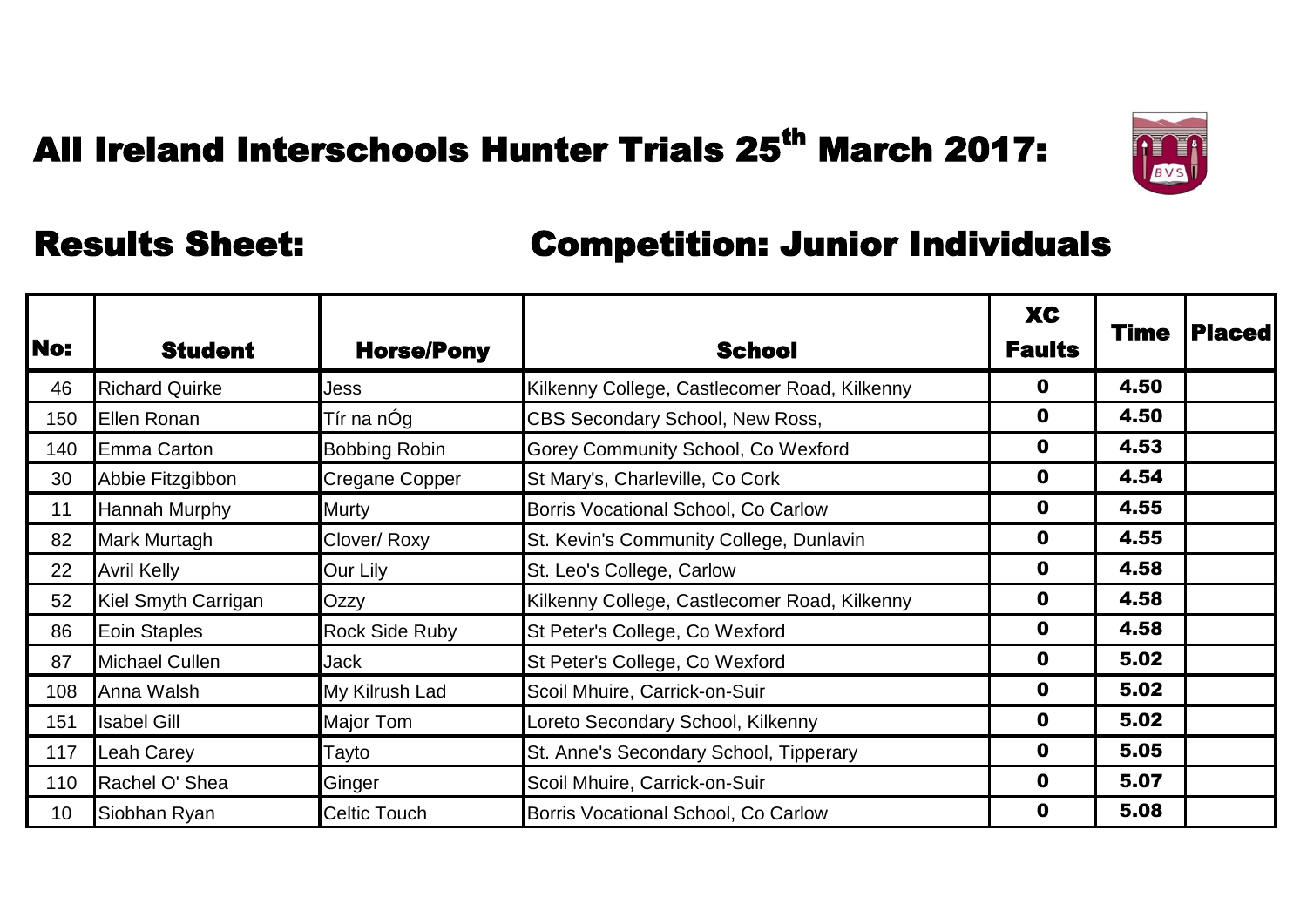

| No:            | <b>Student</b>         | <b>Horse/Pony</b>            | <b>School</b>                                 | <b>XC</b><br><b>Faults</b> | Time | <b>Placed</b> |
|----------------|------------------------|------------------------------|-----------------------------------------------|----------------------------|------|---------------|
| 95             | aura Archdeacon        | <b>Grey Brook Miller</b>     | Scoil Mhuire, Knaturk, Co Cork                | 0                          | 5.08 |               |
| 158            | Damian Loughnane (HC)  | Diamond                      | St Brendans Comminity School, Birr, Co Offaly | $\mathbf 0$                | 5.16 |               |
| 47             | <b>Ava Chamney</b>     | Tommy                        | Kilkenny College, Castlecomer Road, Kilkenny  | $\mathbf 0$                | 5.17 |               |
| 144            | Jessica Kenny          | Inch Fee                     | <b>Presentation Secondary School, Thurles</b> | $\mathbf 0$                | 5.17 |               |
| 26             | <b>Shane Cleary</b>    | <b>Stripes</b>               | Duiske College, Co Kilkenny                   | 0                          | 5.19 |               |
| 146            | Kara Stanbridge        | <b>Cheaver Hill Sunshine</b> | Alexandra College, Dublin                     | $\mathbf 0$                | 5.23 |               |
| 139            | Layla Waters           | Ozzie                        | Creagh College, Gorey, Co Wexford             | $\mathbf 0$                | 6.14 |               |
| 54             | Abbie O'Brien          | Troy                         | Castletroy College, Co Limerick               | $\mathbf 0$                | 6.29 |               |
| 160            | Caoimhe Sheehan        | Jessar                       | Borris Vocational School, Co Carlow           | $\mathbf 0$                | 6.33 |               |
| 33             | <b>Ailbhe Matthews</b> | <b>Spritley Wonder</b>       | St. Columbus, White Church, Dublin            | 5                          | 3.59 |               |
| $\overline{4}$ | Eamon Kavanagh         | <b>Princess</b>              | Borris Vocational School, Co Carlow           | 5                          | 4.02 |               |
| 36             | Niamh Redmond          | Little Romeo                 | St Mary's Secondary School, New Ross          | 5                          | 4.05 |               |
| 111            | Nadine Dunne           | <b>Kells Cross</b>           | St Ciaran's Community School, Kells           | 5                          | 4.17 |               |
| 114            | <b>Sarah Seymour</b>   | <b>Strapping Silver</b>      | St Mary's Secondary School, Nenagh            | 5                          | 4.19 |               |
| 67             | <b>Steven Page</b>     | Jacko                        | Kildare Town Community School, Kildare        | 5                          | 4.21 |               |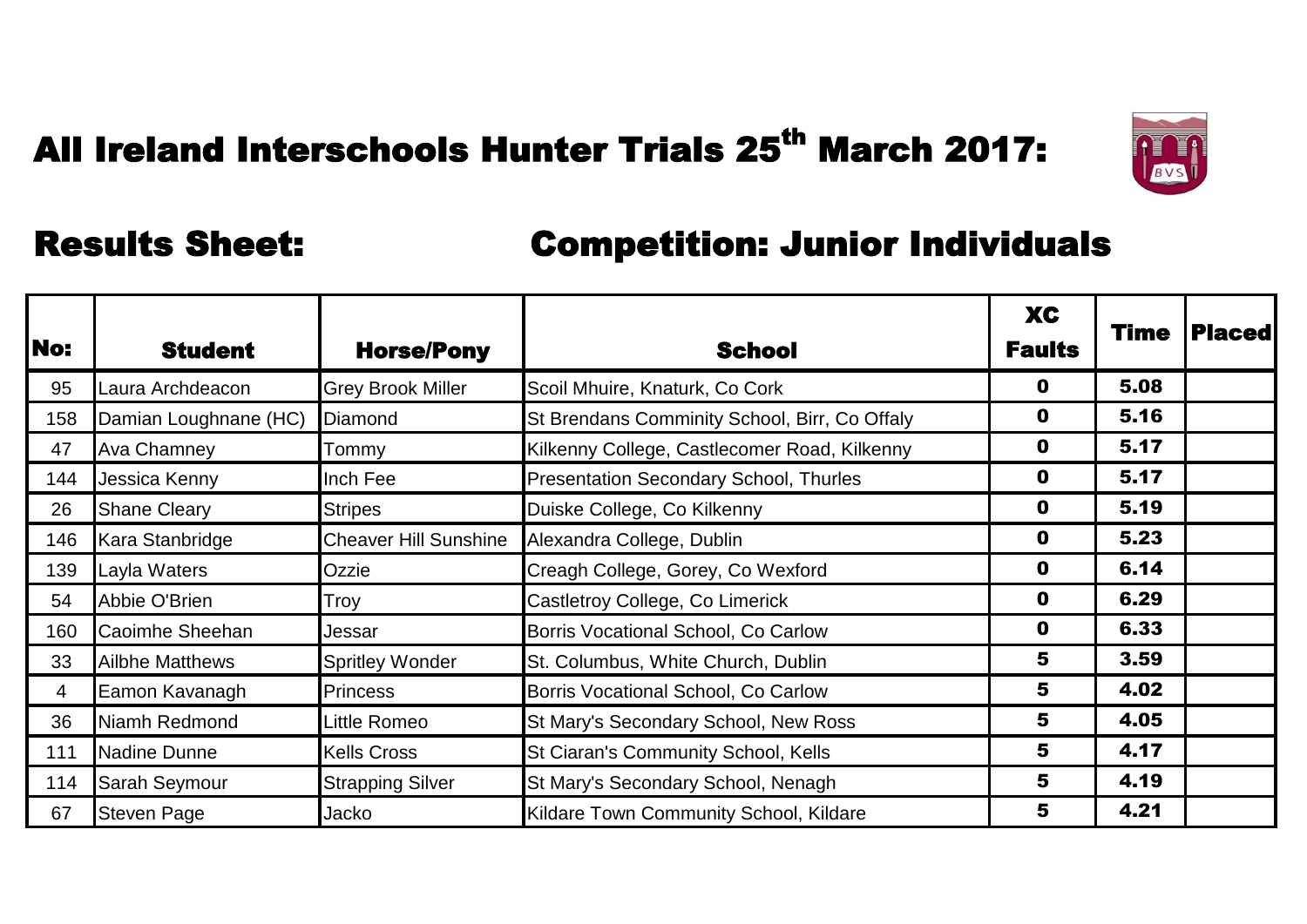

| No: | <b>Student</b>           | <b>Horse/Pony</b>           | <b>School</b>                                  | <b>XC</b><br><b>Faults</b> | Time | <b>Placed</b> |
|-----|--------------------------|-----------------------------|------------------------------------------------|----------------------------|------|---------------|
| 149 | <b>Conor Conway</b>      | Heidi                       | CBS Secondary School, New Ross,                | 5                          | 4.26 |               |
| 90  | <b>Mollie Graham</b>     | Dandy                       | St Mary's College, Arklow                      | 5                          | 4.44 |               |
| 92  | Róisín Mangan            | <b>Rockstar Diamond</b>     | East Glendalough School, Co Wicklow            | 5                          | 4.56 |               |
| 129 | Aine Nugent              | <b>Greenfield Lady Grey</b> | Waterpark College, Waterford                   | 5                          | 4.58 |               |
| 105 | Laura Ryan               | <b>Monmurry Serendipity</b> | Ramsgrange Community School, Co Wexford        | 5                          | 5.00 |               |
| 16  | Cian Byrne               | Louggerald Billybob         | FCJ Bunclody, Co. Wexford                      | 5                          | 5.05 |               |
| 118 | <b>Kate Foley</b>        | <b>Rockmount Hannah</b>     | St. Declan's, Kilmacthomas, Waterford          | 5                          | 5.19 |               |
| 37  | Eabha Murphy             | <b>Myries Dream</b>         | <b>Presentation Secondary School, Kilkenny</b> | 5                          | 5.22 |               |
| 49  | <b>Grace Jackson</b>     | Kelly's Moyanna             | Kilkenny College, Castlecomer Road, Kilkenny   | 5                          | 5.22 |               |
| 44  | <b>Richard Kenneally</b> | Sally                       | <b>Good Counsel College, New Ross</b>          | 5                          | 5.30 |               |
| 35  | <b>Sarah Dalton</b>      | Forest                      | Castlecomer Community School, Co Kilkenny      | 5                          | 5.53 |               |
| 103 | <b>Emer McMullan</b>     | <b>Knockgraffon Girl</b>    | Loreto College, Dublin                         | 10                         | 4.15 |               |
| 34  | <b>Carlise Comerford</b> |                             | Castlecomer Community School, Co Kilkenny      | 10                         | 4.16 |               |
| 51  | Zeta Ashmore             | Castle Sunny Jim            | Kilkenny College, Castlecomer Road, Kilkenny   | 10                         | 4.25 |               |
| 125 | <b>Katie McCarthy</b>    | Rathconna Particia          | <b>Ursuline Convent, Thurles</b>               | 10                         | 4.45 |               |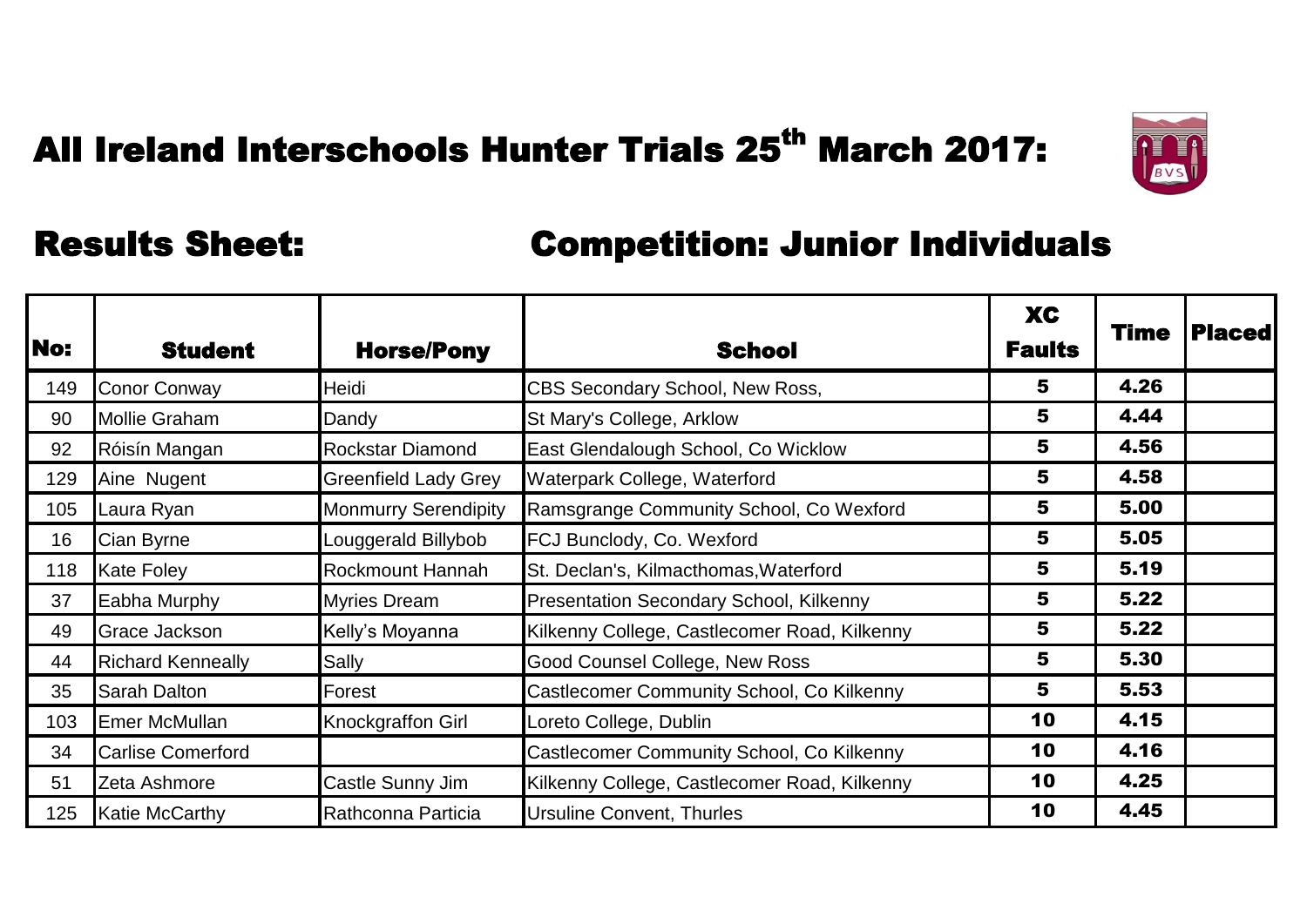

| <b>No:</b> | <b>Student</b>               | <b>Horse/Pony</b>     | <b>School</b>                                             | <b>XC</b><br><b>Faults</b> | Time | <b>Placed</b> |
|------------|------------------------------|-----------------------|-----------------------------------------------------------|----------------------------|------|---------------|
| 28         | <b>Bryan Bourke</b>          | Cillbhrid Pippa       | Our Lady's Secondary School, Templemore                   | 10                         | 4.47 |               |
| 31         | Aibhe Houghton               | Penny                 | St Mary's, Charleville, Co Cork                           | 10                         | 5.09 |               |
| 18         | Jillian Byrne                |                       | Bonnettsrath Kyleglass St. Leo's College, Carlow          | 10                         | 5.10 |               |
| 17         | <b>Martha Dunne</b>          |                       | Peperds Castle Donnie FCJ Bunclody, Co. Wexford           | 10                         | 5.15 |               |
| 77         | <b>Mary Hickey</b>           |                       | Presentation De La Salle, Bagenalstown                    | 10                         | 5.23 |               |
| 154        | <b>Mary Hickey</b>           |                       | Presentation De La Salle, Bagenalstown                    | 10                         | 6.20 |               |
| 96         | Jessica Halley               | <b>Bunabha Patch</b>  | Ard Scoil na Mara, Tramore                                | 15                         | 4.32 |               |
| 116        | Nano McCarthy                | Luigi                 | St. Anne's Secondary School, Tipperary                    | 15                         | 5.08 |               |
| 79         | Cathal Persse (HC)           | <b>Coloured Tommy</b> | Scoil Aireagail, Ballyhale, Co Kilkenny                   | 15                         | 5.39 |               |
| 104        | Eimear Jackman               | Pepper Lass           | Loreto College, Co Wexford                                | 15                         | 5.45 |               |
| 142        | <b>Ruby Annesley - Doyle</b> | <b>Blue</b>           | <b>Gorey Community School, Co Wexford</b>                 | 20                         | 5.03 |               |
| 134        | <b>Stephen Sharry</b>        | <b>Blossy</b>         | Coláiste Bhríde, Carnew, Co Wicklow                       | 20                         | 6.15 |               |
| 5          | Claire B. Kavanagh           | <b>Dunrath Missy</b>  | Borris Vocational School, Co Carlow                       | 30                         | 4.59 |               |
| 124        | <b>Kate Hayes</b>            | Joey                  | <b>Ursuline Convent, Thurles</b>                          | 30                         | 5.10 |               |
| 101        | Julie McDonald               |                       | Zina the Princess Warrid Heywood Community College, Laois | 30                         | 5.22 |               |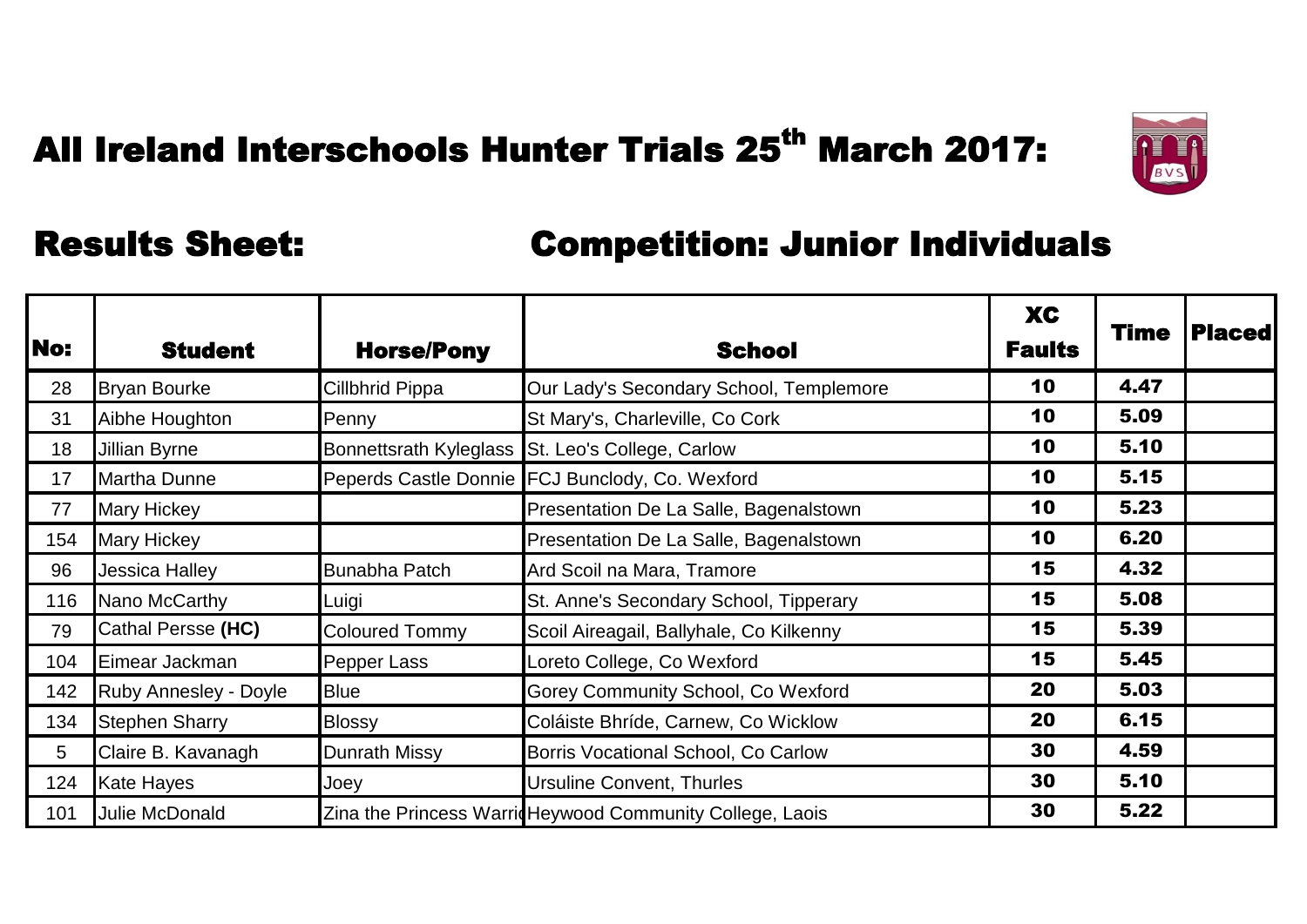

| <b>No:</b>      | <b>Student</b>           | <b>Horse/Pony</b>           | <b>School</b>                                 | <b>XC</b><br><b>Faults</b> | Time | <b>Placed</b> |
|-----------------|--------------------------|-----------------------------|-----------------------------------------------|----------------------------|------|---------------|
| 64              | Siobhan Hayes            | Queen Lizzie                | Scoil Pól, Kilfinane, Limerick                | 30                         | 5.54 |               |
| 12 <sup>2</sup> | Hazel O'Sullivan         | Major                       | Borris Vocational School, Co Carlow           | 30                         | 6.06 |               |
| 143             | Tom Hayden               | <b>Gallows Heathers Den</b> | <b>Presentation Secondary School, Thurles</b> | 30                         | 6.06 |               |
| 24              | Ciara Kavanagh           | Lester Banner               | St. Leo's College, Carlow                     | 30                         | 8.54 |               |
| 120             | Rachel O'Connell         | Jumplederry Flash           | St. Joseph's College, Thurles                 | 35                         | 5.04 |               |
| 6               | Claire M. Kavanagh       | <b>Buffy Babe</b>           | Borris Vocational School, Co Carlow           | 35                         | 5.11 |               |
| 32              | <b>Caoimhe Collins</b>   | <b>Allenspark Thunder</b>   | St Mary's, Charleville, Co Cork               | 35                         | 5.41 |               |
| 57              | <b>Ben McCartan</b>      | Sam                         | Glenstal Abbey, Co Limerick                   | 40                         | 5.49 |               |
| 80              | <b>Charlie Hart</b>      | Light in the Eye            | Scoil Chonglais, Baltinglass, Co Wicklow      | 50                         | 4.52 |               |
| 145             | Hannah Flynn             | Junior                      | <b>Presentation Secondary School, Thurles</b> | 55                         | 5.45 |               |
| 20              | <b>Ellen Kelly</b>       | Quantum Qt                  | St. Leo's College, Carlow                     | 55                         | 7.13 |               |
| 43              | <b>Killian Murphy</b>    | <b>Hector</b>               | <b>Good Counsel College, New Ross</b>         | 130                        | 8.01 |               |
| 25              | <b>Megann Ferry</b>      | <b>Perfect Puzzel</b>       | Loreto Community School, Donegal              | Е                          | 4.33 |               |
| 102             | Jessica McKinney - Perry | <b>Parker Molloy</b>        | Holy Child School, Killiney                   | E.                         | 4.46 |               |
| $\mathbf{3}$    | Aoife Murphy             | <b>Delta Breeze</b>         | Borris Vocational School, Co Carlow           | Е                          | 5.00 |               |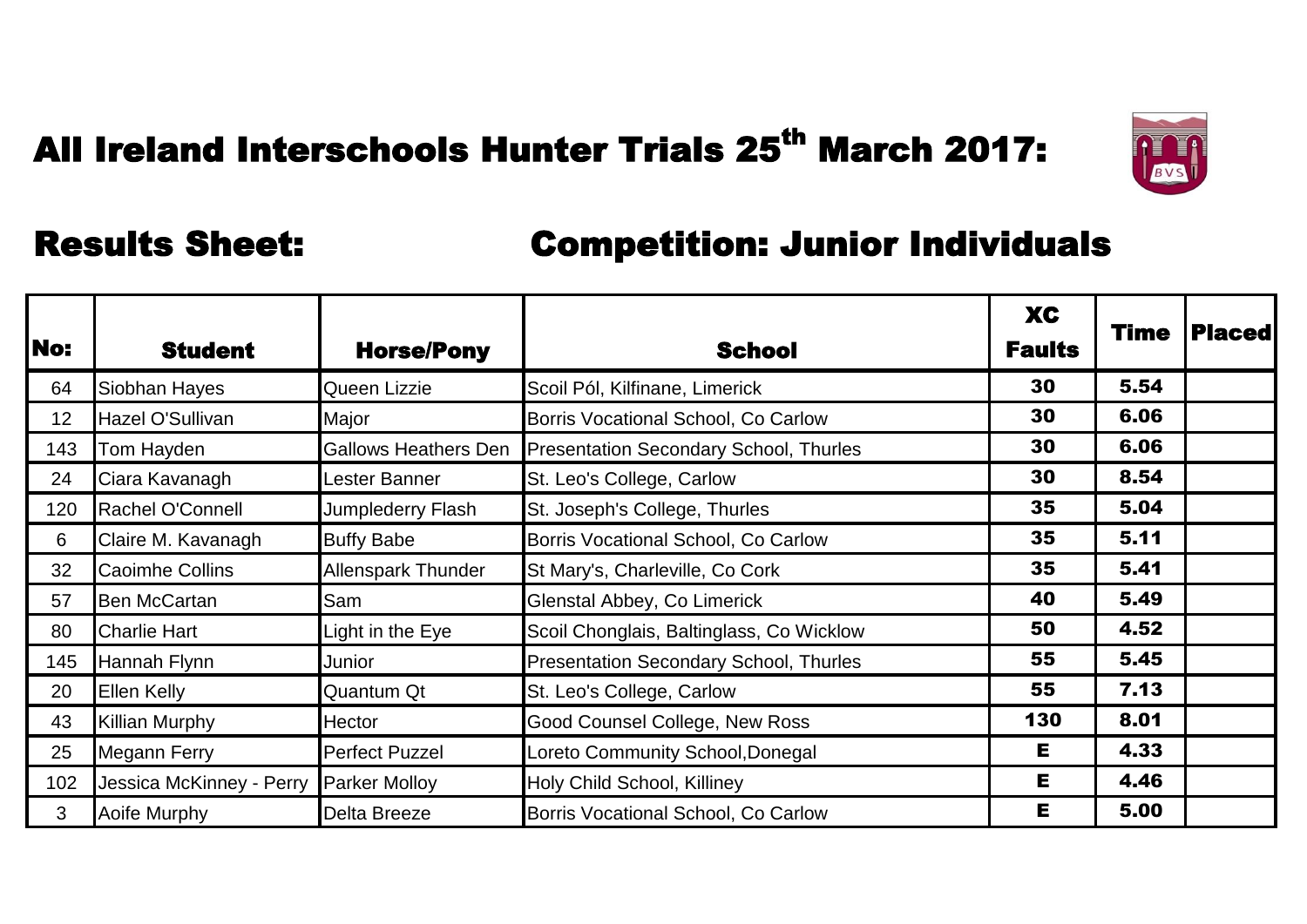

| No: | <b>Student</b>      | <b>Horse/Pony</b>    | <b>School</b>                                  | <b>XC</b><br><b>Faults</b> | Time  | <b>Placed</b> |
|-----|---------------------|----------------------|------------------------------------------------|----------------------------|-------|---------------|
| 13  | Grainne Harris (HC) | <b>Rathmore Lass</b> | Borris Vocational School, Co Carlow            | Е                          | 5.03  |               |
| 78  | Emma Lynch          | Trouper              | Portlaoise College, Co Laois                   | Е                          | 5.13  |               |
| 60  | <b>Katey Dalton</b> | Sandy                | John the Baptist, Co Limerick                  | Е                          | 5.32  |               |
| 84  | <b>Molly Cowley</b> | Chocolate            | St. Kevin's Community College, Dunlavin        | Е                          | 6.06  |               |
| 15  | Jack O'Leary        |                      | Borris Vocational School, Co Carlow            | Е                          | 6.07  |               |
| 72  | Niamh Behan         | Mullabaloo           | Newbridge College, Kildare                     | Е                          | 6.11  |               |
| 157 | Katie Moran         | Chester              | St Brendans Comminity School, Birr, Co Offaly  | Е                          | 6.19  |               |
| 38  | Anna Mai Dwan       | Daithi               | <b>Presentation Secondary School, Kilkenny</b> | Е                          | 7.30  |               |
| 19  | Lorna Byrne         | Coolgarragh Benji    | St. Leo's College, Carlow                      | Е                          | 8.47  |               |
| 83  | Paige Conway        | Sammy Star           | St. Kevin's Community College, Dunlavin        | Е                          | 9.34  |               |
| 21  | <b>Holly Malone</b> | Letterdyfe Locke     | St. Leo's College, Carlow                      | E.                         | 9.47  |               |
| 141 | Michelle Hughes     | <b>Curious Daisy</b> | <b>Gorey Community School, Co Wexford</b>      | Е                          | 12.15 |               |
| 94  | <b>Tory Byrne</b>   | Midnight Diamond     | <b>Villiers School, Limerick</b>               | Е                          | 14.06 |               |
| 48  | Tara Wakeham        | Darcy                | Kilkenny College, Castlecomer Road, Kilkenny   | Е                          | ----- |               |
| 68  | Tom Murphy          | <b>Bobby Joe</b>     | Meanscoil na mBraithre, Kilkenny               | Е                          | ----- |               |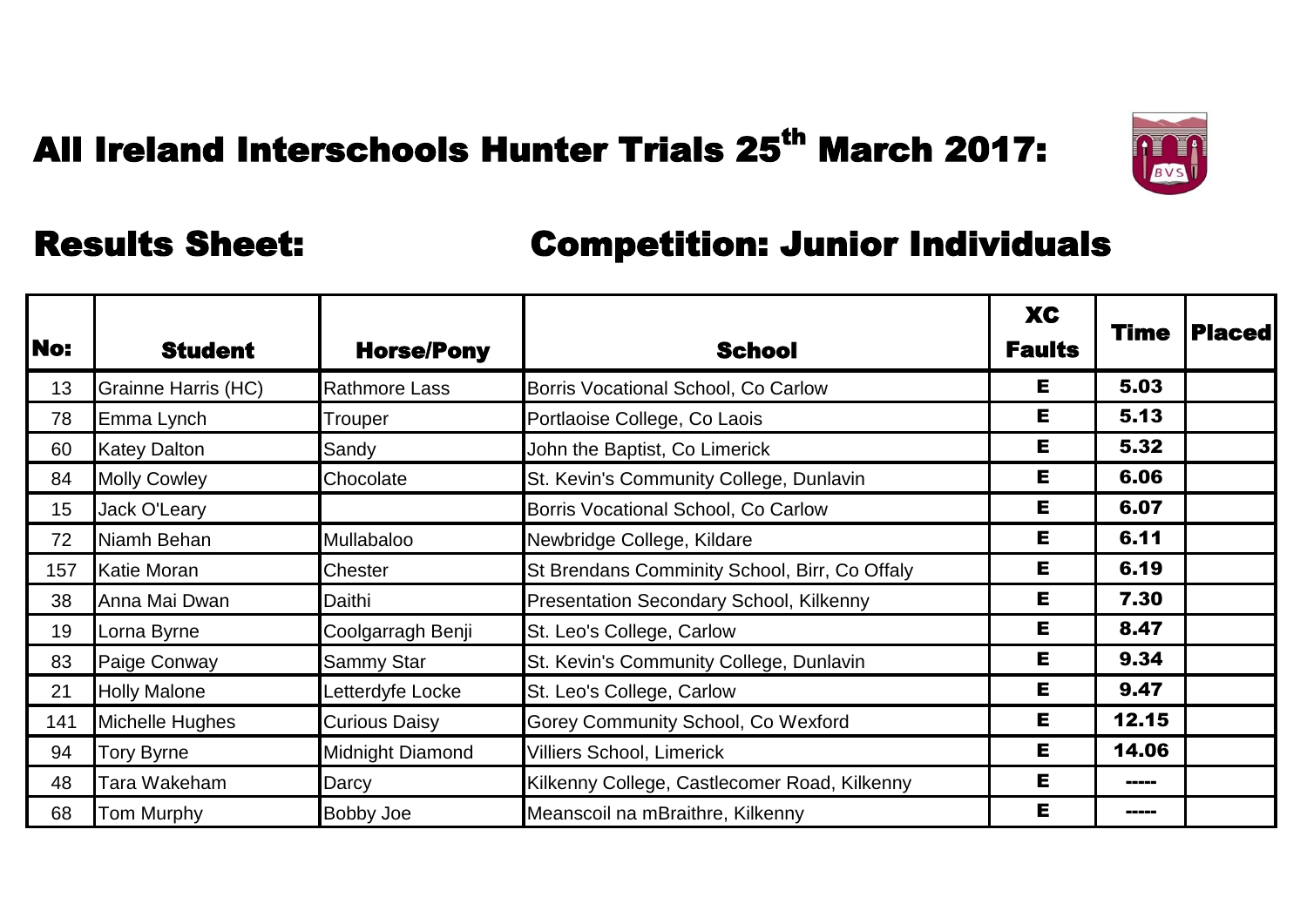

| <b>No:</b>     | <b>Student</b>      | <b>Horse/Pony</b>          | <b>School</b>                           | <b>XC</b><br><b>Faults</b> | Time  | <b>Placed</b> |
|----------------|---------------------|----------------------------|-----------------------------------------|----------------------------|-------|---------------|
| 85             | Sophie Evans Keogh  | Tia                        | St. Kevin's Community College, Dunlavin | Е                          | ----- |               |
| 109            | Ava Lynch           | <b>For Sure</b>            | Scoil Mhuire, Carrick-on-Suir           | E                          | ----- |               |
| 138            | Tegan Vietch        | <b>Winner Alright</b>      | Creagh College, Gorey, Co Wexford       | E                          | ----- |               |
| 163            | Laura Doherty (H/C) | Pippa                      | Gaelchólaiste, Luimnigh                 | R                          | ----- |               |
| $\overline{2}$ | Katelyn Young (HC)  | <b>Jack</b>                | Our Lady's Secondary School, Templemore | W/D                        | W/D   |               |
| 27             | Jennifer Frisby     | <b>Knockrun Misty Morn</b> | Coláiste Pobail Osraí, Co Kilkenny      | W/D                        | W/D   |               |
| 41             | James Connick       | Kilcahill Paddy            | Good Counsel College, New Ross          | W/D                        | W/D   |               |
| 56             | <b>Bryan Murphy</b> |                            | Glenstal Abbey, Co Limerick             | W/D                        | W/D   |               |
| 58             | Tadgh Magner        | Roger                      | Glenstal Abbey, Co Limerick             | W/D                        | W/D   |               |
| 62             | Mollie McKeogh      | <b>Coral Cailin Grey</b>   | John the Baptist, Co Limerick           | W/D                        | W/D   |               |
| 66             | Mya Smith           | Charlie                    | Kildare Town Community School, Kildare  | W/D                        | W/D   |               |
| 75             | <b>Ella Kelly</b>   | Camira Pride               | Newbridge College, Kildare              | W/D                        | W/D   |               |
| 93             | Tríona Ryan         | Prince                     | Loreto Secondary School, Clonmel        | W/D                        | W/D   |               |
| 97             | Patrick O'Callaghan | Silver                     | The Abbey School, Tipperary             | W/D                        | W/D   |               |
| 99             | <b>Toby Lambe</b>   | Gamespirit Japica          | Christian Brothers, Thurles             | W/D                        | W/D   |               |